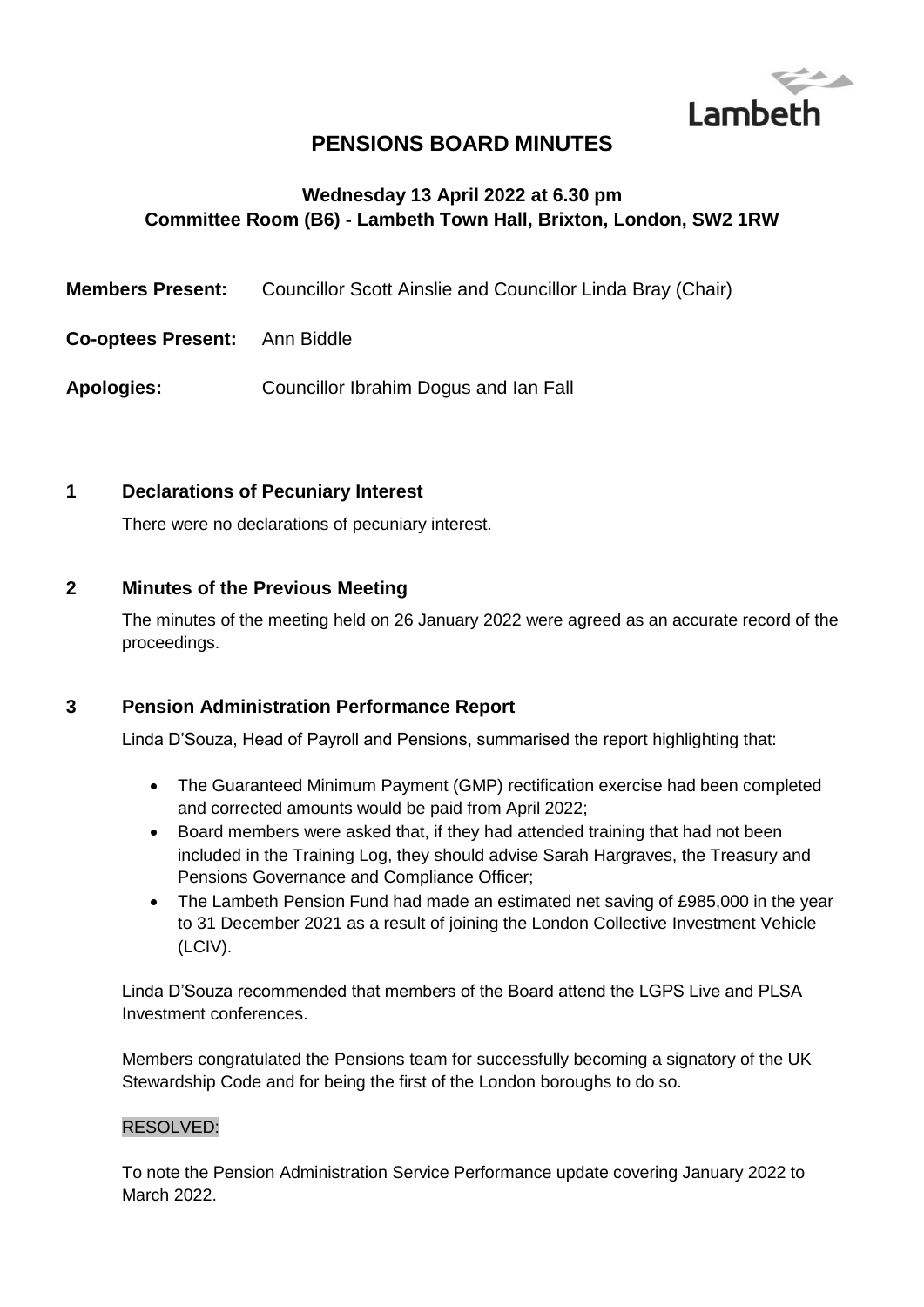#### **4 Risk Register Report**

Linda D'Souza and Rob Browning, Head of Treasury and Pensions, introduced the risk register report, stating that there had been no changes to the ratings since the last meeting, but that risks would be reassessed and reviewed following the setting of the Pensions Committee's net zero climate change target date.

#### RESOLVED:

- 1. To note and review the Lambeth Pension Fund Risk Register and the additional actions proposed to mitigate risk.
- 2. To recommend any possible amendments to the Pensions Committee.

#### **5 Investment Performance - Q4 2021**

Rob Browning summarised key areas of the report, namely that the Fund had underperformed due to the Baillie Gifford fund. Rob Browning confirmed that the LCIV was engaging with Baillie Gifford to address this, and that it was launching an affordable housing fund in 2023.

#### RESOLVED:

1. That the report, together with the information in the accompanying performance report, be noted.

# **6 Investment Manager Performance - Q4 2021**

#### RESOLVED:

Unanimously that members of the Press and Public be excluded from the remainder of the meeting under Section 100A(4) of the Local Government Act 1972 on the grounds that: (i) it involved the likely disclosure of exempt information as defined in Paragraph 3 (Information relating to the financial or business affairs of any particular person (including the authority holding that information)) of Part 1 of Schedule 12A of the Act: and (ii) that the public interest in maintaining the exemption outweighed the public interest in disclosing the information.

#### **7 ESG Considerations**

#### RESOLVED:

Unanimously that members of the Press and Public be excluded from the remainder of the meeting under Section 100A(4) of the Local Government Act 1972 on the grounds that: (i) it involved the likely disclosure of exempt information as defined in Paragraph 3 (Information relating to the financial or business affairs of any particular person (including the authority holding that information)) of Part 1 of Schedule 12A of the Act: and (ii) that the public interest in maintaining the exemption outweighed the public interest in disclosing the information.